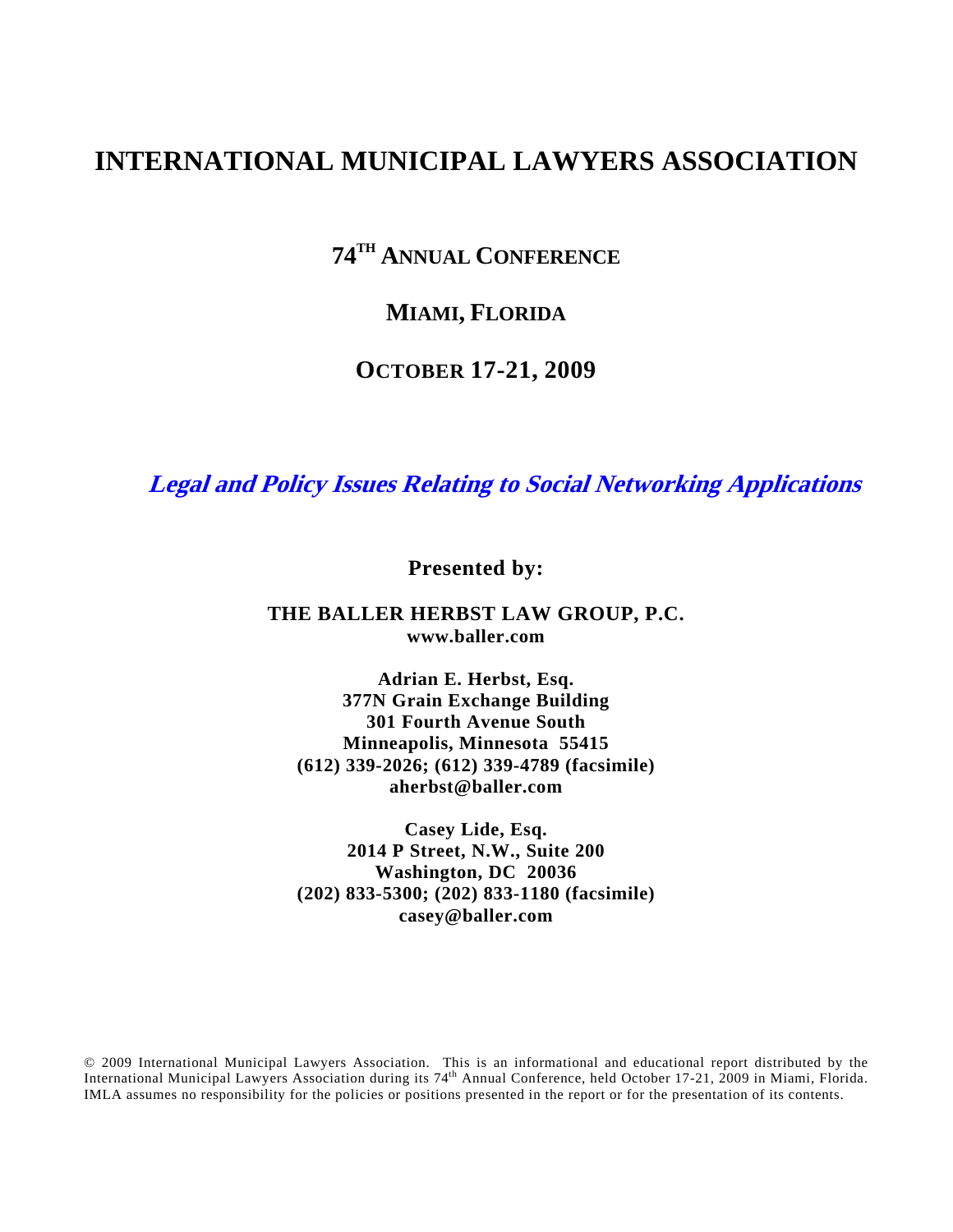### **ADRIAN E. HERBST**

Adrian E. Herbst is a Principal with the Washington, D.C. based law firm The Baller Herbst Law Group, P.C., in charge of its Minneapolis, Minnesota office. He has over 35 years of experience in municipal and governmental work, with an emphasis on cable television franchising and regulation and new and emerging technologies and services related to cable, telecom and Internet and municipal legal and regulatory matters. He has been extensively involved in representing local governments throughout the country on these matters. Adrian is a frequent participant and presenter at municipal legal and administrative conferences and working with members of his firm helps produce the "Baller Herbst List" distributed nationally every business day throughout the country about broadband and related matters. Adrian was a City Councilmember for the City of Bloomington, Minnesota for 16 years and its City Attorney for 7 years. He has served as a past President of the Minnesota Trial Lawyers Association and Vice President of the League of Minnesota Cities. Adrian is a charter member of the National Association of Telecommunications Officers and Advisors (NATOA) and is also a member of the Alliance for Community Media, as well as various other legal organizations including the International Municipal Lawyers Association (IMLA), the Federal Communications Bar Association, and the Telecommunications Committee of the Minnesota State Bar Association.

## **CASEY LIDE**

Casey Lide is a Principal with The Baller Herbst Law Group, PC, a national law firm based in Washington, D.C., and Minneapolis, Minnesota, that specializes in representing local governments and public power utilities in regulatory and franchise matters involving telecommunications, cable television, high-speed data communications, Internet access, wireless telecommunications, right-of-way management, pole and conduit attachments, and barriers to the public-sector entry into telecommunications. In addition to representing clients on the above matters, Mr. Lide is a widely-respected expert on informational privacy. He has co-authored an extensive guidebook on federal privacy law, analyzed the privacy, freedom of information, and open records laws of more than 25 states, and provided counsel on privacy, surveillance, and related issues to numerous public and private clients. He is also a frequent author, speaker, and instructor on these topics.

Prior to joining Baller Herbst, Mr. Lide worked in-house for Digital Signature Trust Co., a leading provider of Internet security and authentication tools. He has also held policy-related positions for the Federation of American Research Networks (FARNET) and for EDUCAUSE, a national information technology association of higher education institutions. In this capacity, Mr. Lide represented the association on a variety of legislative and regulatory initiatives, including the Telecommunications Act of 1996 and the Digital Millennium Copyright Act (DMCA). He has directed working groups and provided policy advice on such topics as advanced networking, wireless communications, Internet security, the digital divide, domain name policy, privacy, federal investment in information technology research, and distance education.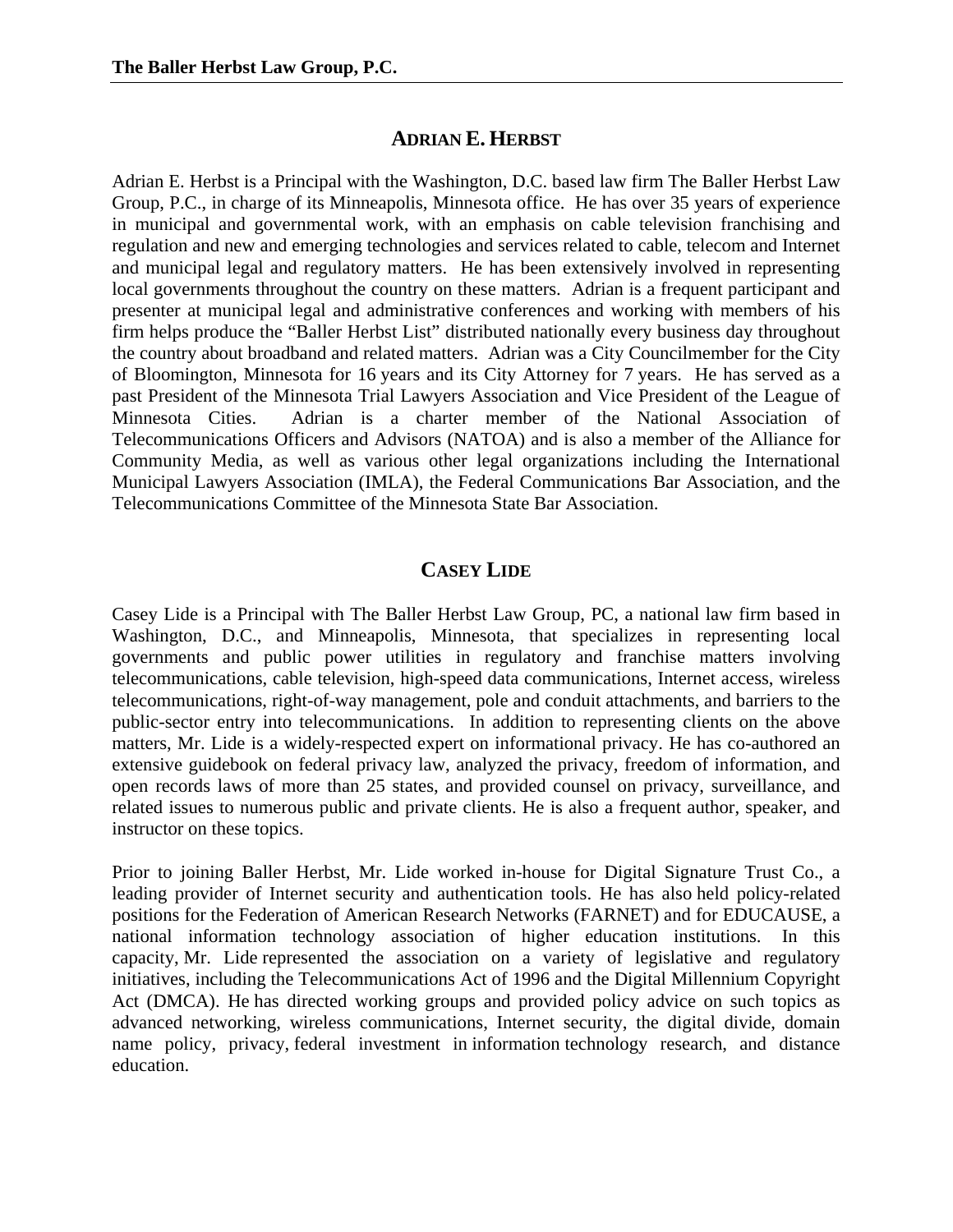## **INTRODUCTION**

This paper is not intended to serve as an exhaustive legal analysis of the vast array of legal issues and questions that may arise concerning potential municipal liability related to social networks. Rather, its purpose is to describe the topic of social networking in the public workplace, and to identify some initial legal and policy questions and concepts that may face municipal attorneys. While these services may provide tremendous communications benefits for municipalities, significant matters of concern do exist, including: employee use or misuse of publicly-owned equipment to access such services inappropriately; the inappropriate use of municipal e-mail addresses; disparate objectives and policies among municipal departments; the use and control of municipally sponsored or authorized social network sites and tools; and issues concerning their use by political or elected officials of the city government. All of these must be addressed through the use of well-crafted policies, guidelines, and protective disclaimers.

This paper includes a brief description of the services to which we refer as "social networking applications." As the descriptions in this paper are quite limited, we urge the reader to become more familiar with each through their own use to better understand how they are or can be used and misused, and the various options for addressing concerns relating to city government and employees.

We also outline a set of initial legal issues important for municipal attorneys to recognize, including, for example, open meetings laws, data practices and open records laws, records retention laws, and privacy issues, among others. Our objective is limited to highlighting these matters for the municipal attorney and others for the purpose of helping establish a basis upon which local policies, rules and procedures governing these matters may be created.

For illustrative purposes, we also include a few examples of municipal uses and outline our ideas about developing policies, disclaimers, rules and instructional materials relating to the use of social network applications.

As municipal attorneys and policymakers consider the use of social network applications, some of the questions that may be asked are:

- Do I need to have rules or policies to protect my city from an employee using city-owned equipment and a city e-mail address to connect to a social network site for personal use?
- If I am in the health department of the city and exchange information with another department, for example, the human services department, about a potential new employee, does the city run the risk of public exposure of that person's private information?
- If two city councilpersons communicate with each other via a social networking application the night before a city council meeting to decide whether or not a high rise building should or should not be approved, might this be subject to violation of the open meeting law?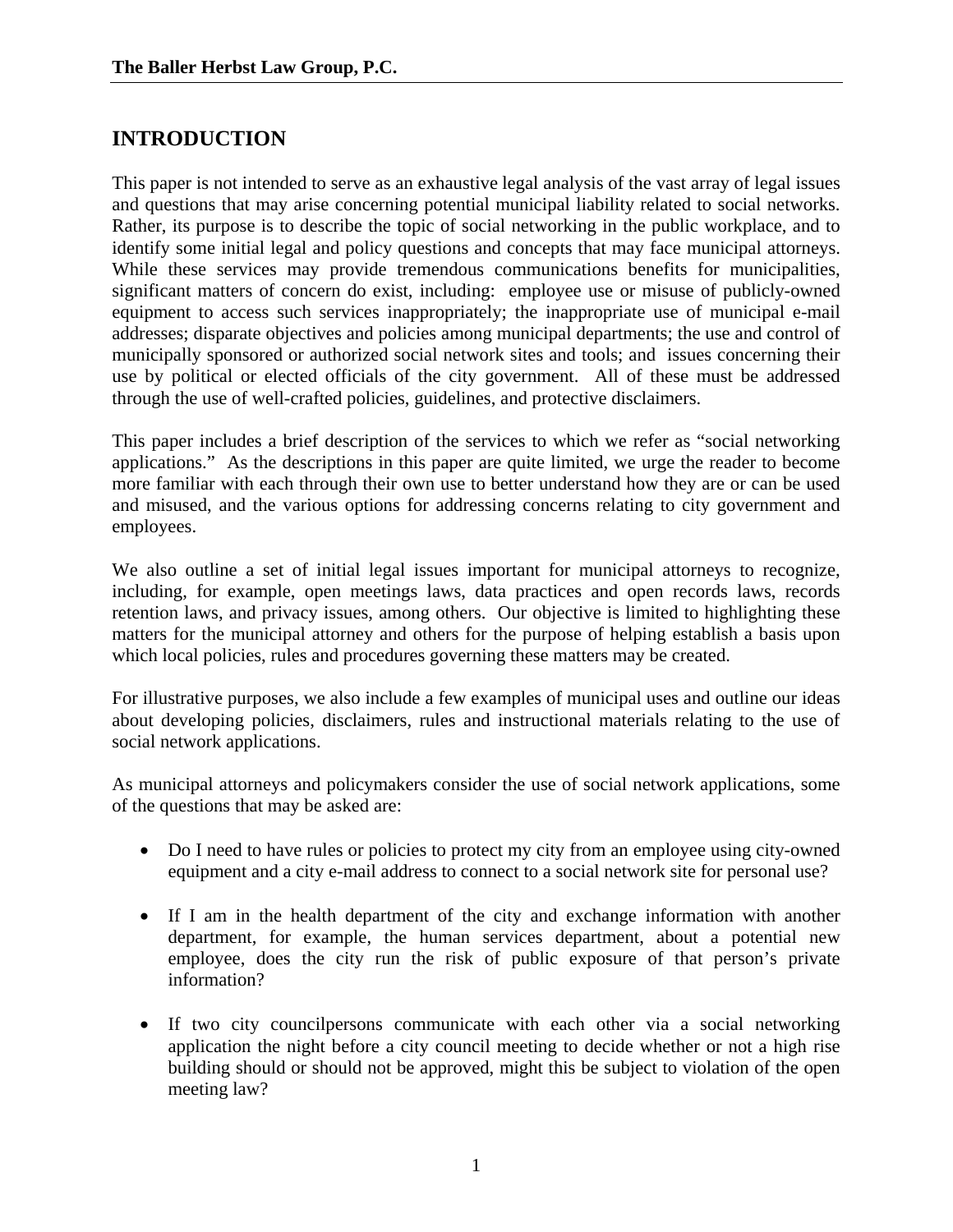- How can the city benefit from the use of social network sites to provide current, timely information, for example, street or roadway construction, energy demand and rate information, public park usage, employee position availability, promotion of community events?
- What examples can look to to see how other communities have used social network sites?

It is important to understand that this new topic is not yet well-understood by policymakers, let alone jurists. Caselaw is virtually nonexistent, and municipalities are only just beginning to adopt policies and practices relating to the use of social network applications.

#### **WHAT IS MEANT BY A "SOCIAL NETWORKING APPLICATION"?**

A social networking application is an Internet-based service or tool that specifically enables online communities of persons to share similar interests or activities with others. The use of the social networking sites for communication by individuals, groups, and organizations (government and otherwise) is exploding, and represents the most modern way by which local governments can share information with or receive information from its community.

The dominant social networking services currently include:

- 1. **Facebook** (www.facebook.com). This is a social networking website where users can add friends, create groups, and send messages or update personal profiles about themselves. Users can join networks organized by a city, private workplace, school, and regions. Video clips and photos can be used.
- 2. **Twitter** (www.twitter.com). This is a free social networking and microblogging service that makes it possible for users to send and read messages known as "tweets." The tweets are text-based and up to 140 characters are displayed on an author's profile page and delivered to the author's subscribers who are known as "followers." Senders can restrict those in their circle of friends or by default, allow open access. Undoubtedly, Twitter has gained the most recent publicity, particularly with this past year's Iran political election controversy and the high use of Twitter as an uncensored way Iran citizens were able to communicate. It is a very favorable web social network site because of its limited content, that is, 140 characters, and the ability to "retweet," (forward a "tweet" to another). With the expanding use of various mobile devices, including PDAs and cell phones, the limited message on Twitter transmitted via e-mail or as a text message is ideally suited for mobile devices. The tweets that are posted are open to the general public. Municipal attorneys, therefore, need to make sure they do not mix professional services with personal content matters or disclose confidences.
- 3. **LinkedIn** (www.linkedin.com)**.** LinkedIn is a business-oriented social networking site that makes it possible for professional networking. The site allows registered users to maintain a list of contact details of persons they know and trust in business. The people on the list are called "connections." Users can invite anyone (whether a site user or not) to become a connection.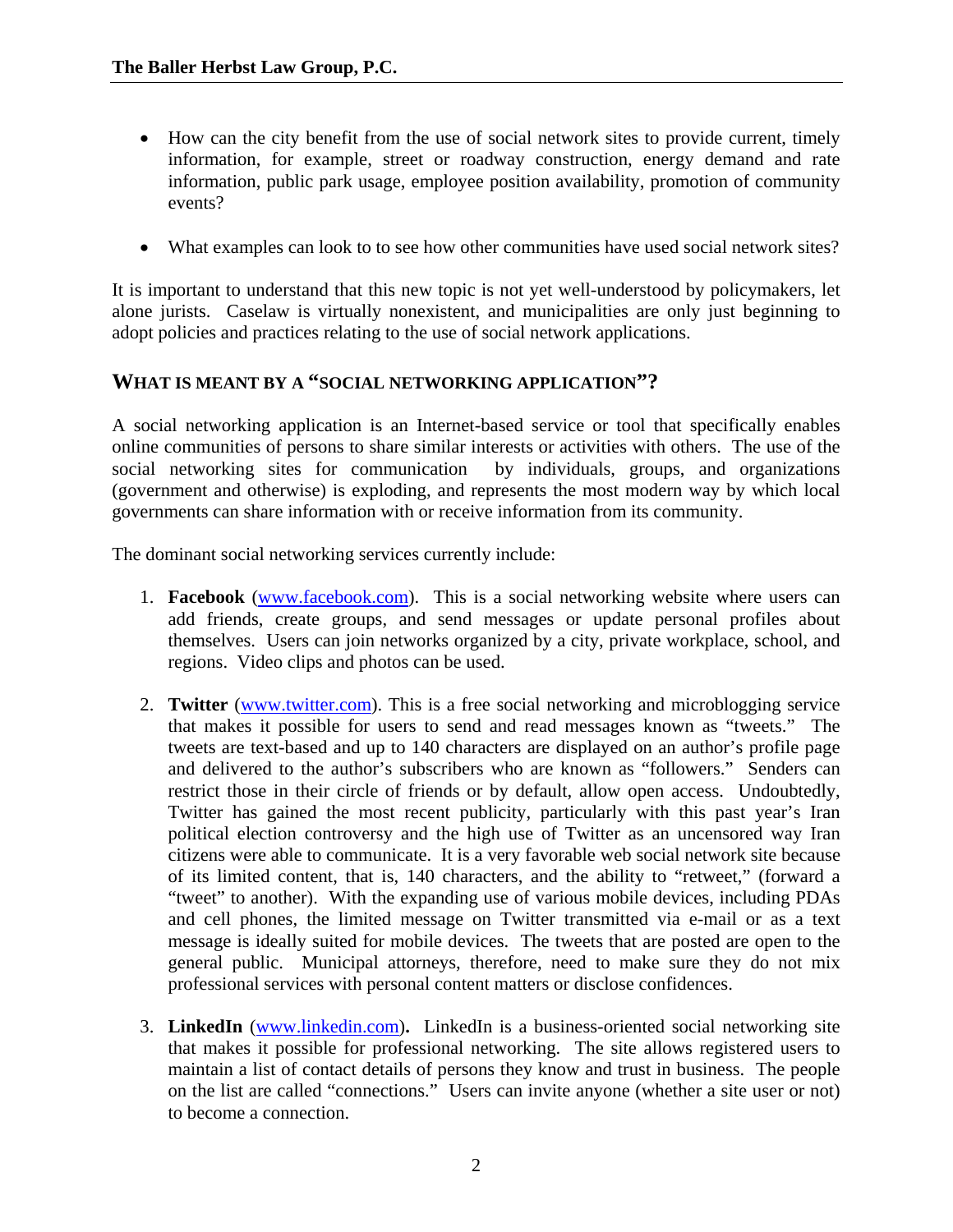- 4. **GovDelivery** (www.govdelivery.com). GovDelivery enables direct communication to persons on a list and access via e-mail or cell phone text messages to important municipal and governmental affairs.
- 5. **Nixle** (www.nixle.com). Nixle is a short message service that allows instant messages via e-mail or cell phone text messaging to its list. Although similar in its capabilities to Facebook, Nixle limits the communication to short messages, similar to Twitter.
- 6. **YouTube** (www.youtube.com). Depending on how broadly one defines the "social networking" category, YouTube may also be included. YouTube is a video sharing site in which persons who are registered can exchange an unlimited number of videos. Unregistered users can watch the videos. Videos of registered users that contain potentially offensive content are available only to registered users over the age of 18. Videos containing defamation, pornography, copyright violations, and materials encouraging criminal conduct are prohibited by YouTube's terms of service. Accounts of registered users are called "channels."

## **EXAMPLES OF USE.**

Local governments are using social network applications with increasing frequency. For example:

- St. Paul, Minnesota recently announced that Facebook would be used for police and law enforcement including, for example, a recent burglary watch for a neighborhood which provided to persons on the list neighborhood alerts and crime protection information. The St. Paul Police Department is taking community policing efforts to the Internet. According to an article of the Associated Press dated June 30, 2009, the St. Paul Police Department is taking community policing efforts to the Internet. It announces that a new Facebook page allows citizens to become "fans" of the police department. They can leave comments, and learn about what the officers are up to. Another posting promotes safe Internet use for children and adults and points users to a link for more information. St. Paul Police spokesman Paul Schnell says, "People are connecting on Facebook, so it makes sense for the police department to do the same."
- A public utility, Memphis Light, Water and Gas, uses Twitter to promote its service and distribute information. If power is out followers can get e-mails or text messages via cell phone, and followers can choose to receive notices or information alerts concerning rates and charges and energy demand information.
- The City of Brooklyn Park, Minnesota (www.brooklynpark.org/sitepages/pid1730.php) provides connection to Twitter, Facebook, and Nixle to make it possible for persons to receive information about municipal events and activities, sports, playgrounds, and parks availability and information, and other municipal announcements.
- Similarly, Crystal, Minnesota (www.ci.crystal.mn.us/index.asp?Type=B\_BASIC&SEC=%7b12E845B0-454F-4FFE-81EE-38381196D757%7d&DE) uses Facebook for recreation department information.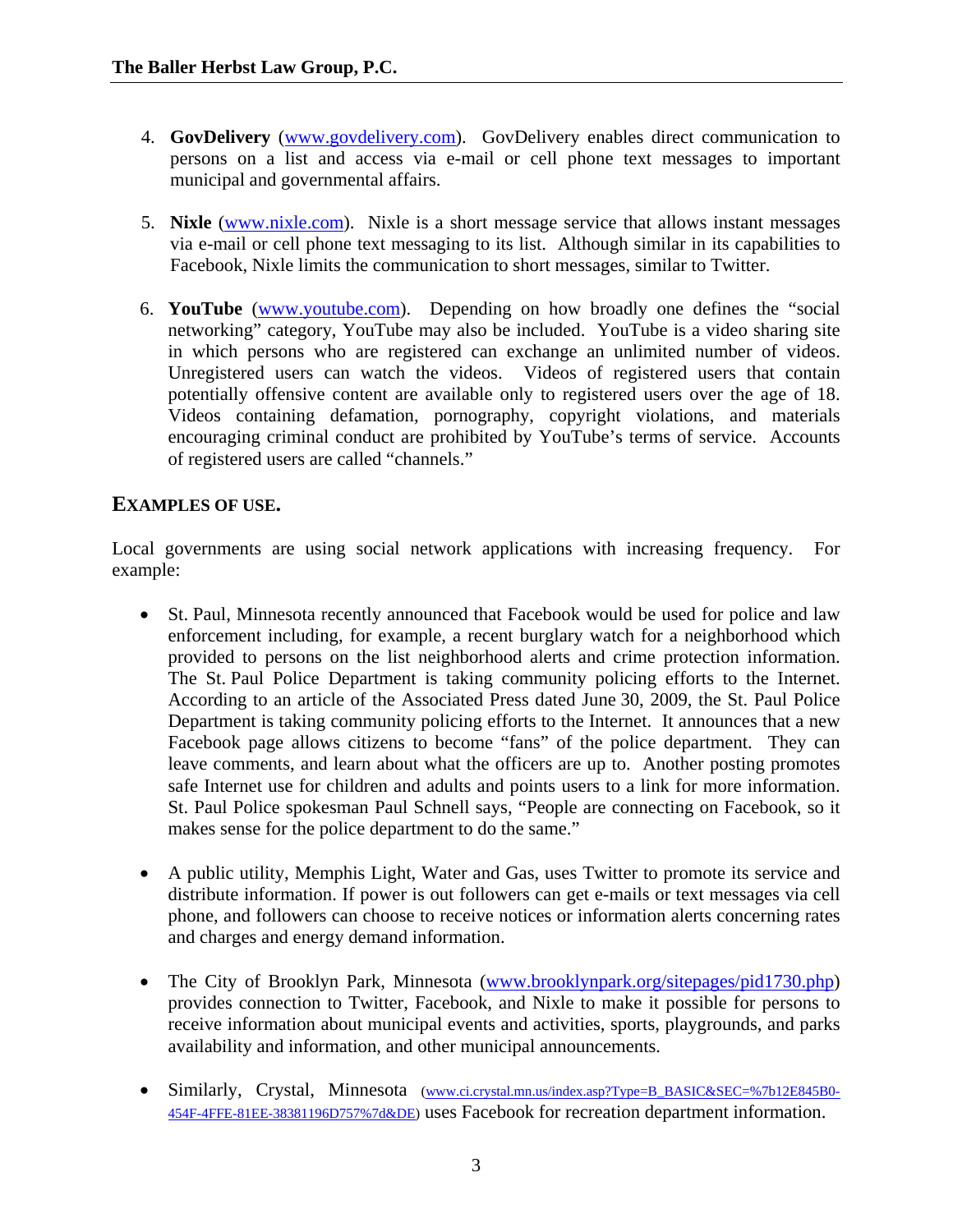- As an example of the broad uses of Twitter and how it is expanding, as well as an illustration of the new language associated with social networking application (and Twitter in particular), on June 30, 2009, in an article relating to "Technobabble" entitled "Twitter's Universe is Expanding," Randy A. Salas had this to say: "Anyone who has ever doubted the usefulness of Twitter might want to check the latest news coming out of Iran. That's because much of what's happening in that media-restricted country is being reported by people there who are using the ubiquitous micro-blogging service to share their uncensored observations." He describes a number of examples of Twitter's expanding use, including, for example: "Real-life meetings: providing that Twitter isn't just an online social network, Tweetups are get-togethers in which tweeps meet in the real world, too." and "Extra sensory detection: How about a device that automatically updates Twitter when a certain event happens? "
- In Edina, Minnesota, a recent article written by Kaylyn Martin in the City of Edina, Minnesota summer issue, stated: "Online media such as Twitter, YouTube and the e-mail subscription service 'City Extra' are making it easier than ever to stay connected to the City of Edina."

 "City Extra allows residents to choose topics of which they would like to receive free e-mail updates. Further, 'City Extra,' residents will find on the footer of every page . . . a link to 'e-mail this page to a friend,' allowing the user to send information of interest more easily to friends and neighbors."

 The article went on to state, "There is an advantage in having the ability to get direct feedback from residents through mediums such as YouTube," said Communications and Marketing Director, Jennifer Bennerotte. "It opens a new channel of communication and lessens the information gap between residents, business people, and the City."

 "The City is also tweeting on Twitter. Through Twitter, residents can receive updates via text message or follow the City online at http://twitter.com/EdinaMN."

 The list certainly can go on and on, but the above demonstrates how Twitter and other social network applications are dramatically changing how and what we communicate.

#### **A SAMPLING OF LEGAL AND POLICY ISSUES FACING LOCAL GOVERNMENTS**

A recent article in the *Minneapolis Star Tribune*, Thursday, August 20, 2009 headed, **"You Have the Right to Remain Silent . . . and Tweetless."** It went onto to state that "anything indiscreet you send out on Twitter, Facebook or a blog post might remain alive forever in cyberspace." According to the article, "perhaps there should be a Miranda warning for social network users just as there is for suspected criminals. Anything you say, tweet, blog, or post can and will be used against you in the court of public discourse, and that includes potential legal challenges." Further, he states, "people tend to use Twitter and Facebook as if they were engaged in casual conversation and think they don't create legal risk; they are wrong," said William McGeveran, an Associate Professor at the University of Minnesota Law School, who focuses on digital issues. He stated, "they don't realize their statements are public, archived, and searchable."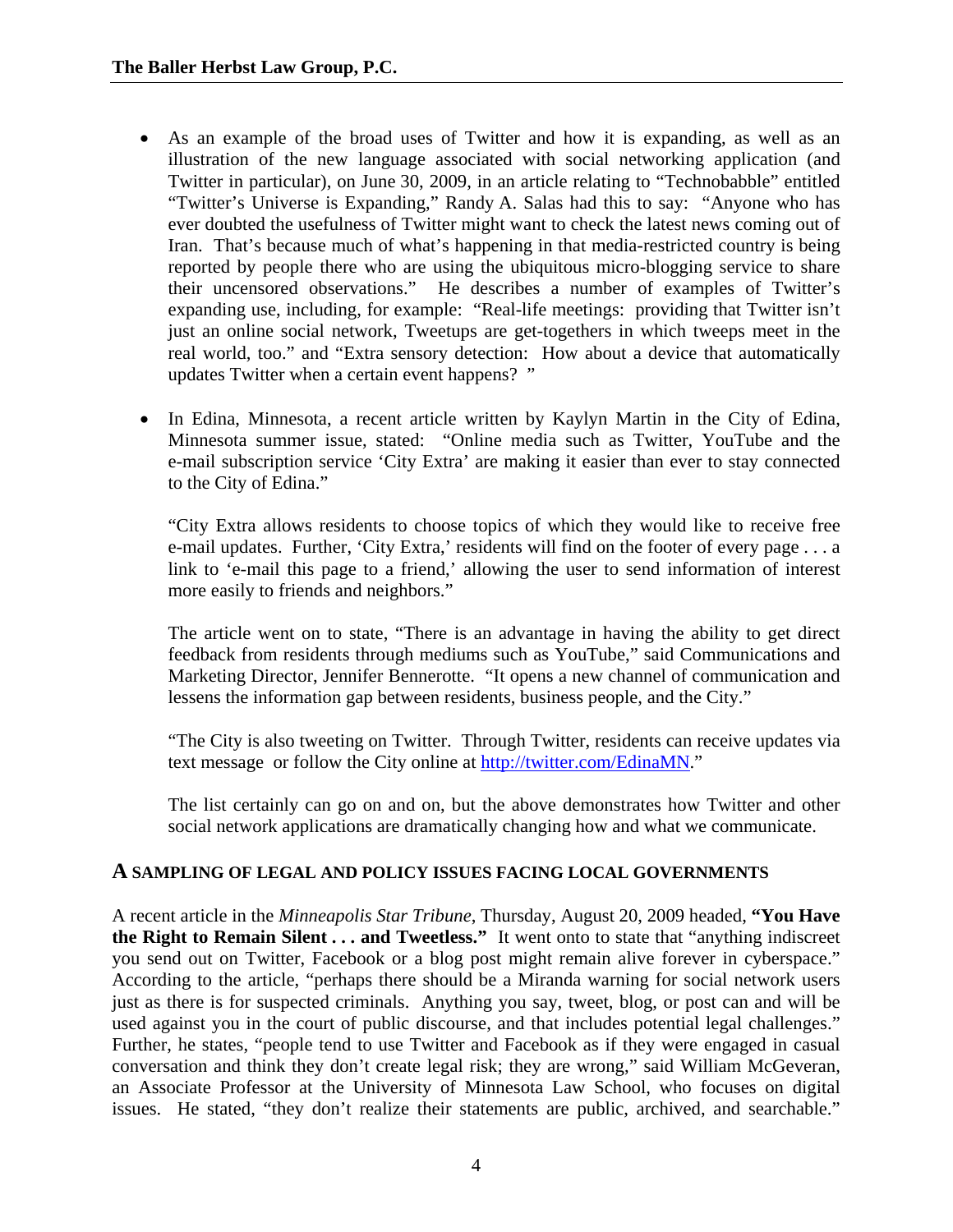Further, "people have to use the Internet with an appropriate precaution. They can't let the chatting tone lull them into thinking (they're) just talking to friends."

With that in mind, there are a variety of contexts in which issues relating to social networking applications may arise:

- 1. **Employee's personal** use of city-owned equipment and assigned e-mail addresses. While not an entirely new concern, problems may arise with regard to employees who spend excessive work time on social network sites, who may disclose information about city government without authority to do so, or may engage in conduct that may be unlawful and potentially damaging to the city.
- 2. **Communications between departments** within the city hall and/or between different government offices may create issues relating to privacy and unintended sharing of government information, especially to the extent the social networking application is public. In addition, disparate usage and authorization policies among departments can create confusion and lead to adverse consequences.
- 3. **City authorized use.** If a city department chooses to use a social networking application to communicate with citizens, under what circumstances may the communication be made, and by whom?
- 4. **Data retention and public record obligations.** If municipal information is maintained on a third-party site, such as Facebook, do data retention obligations still apply? Are comments made on a municipal Facebook site by non-city personnel considered a public record? Under what circumstances may they be deleted?
- 5. **Facebook "friends" and the First Amendment.** If the Aryan Nation, for example, or any objectionable organization, requests to be added as a "friend" to a municipal Facebook page, may the municipality decline the request consistent with its obligations under the First Amendment? Is the social networking application a "public forum"?
- 6. **Elected official use.** If a mayor makes an announcement about the city government, or expresses a position on a particular matter pending before the city council or boasts about the city the question is whether or not it is an official statement or comment of the city authorized for him to make or a personal view of the mayor. Further, if two or more councilpersons communicate via a social network about an upcoming matter before the city council, is there a problem with an open meeting law which may prohibit two or more elected officials from conferring on a matter outside a public meeting.
- 7. **Social Network Use Policies and Legal Issues.** City policies regarding the use and connection to social networks must address the social network license or connection agreements a user accepts before the user is enabled to use that social network site. It is important to recognize there are legal issues in the wording for connection to social networks that includes legal jargon which needs to be understood and as well as whether or not acceptance and connection is consistent with city policy. For example, a site may include limitations of liability, a waiver of claims, no liability for damages, a limitation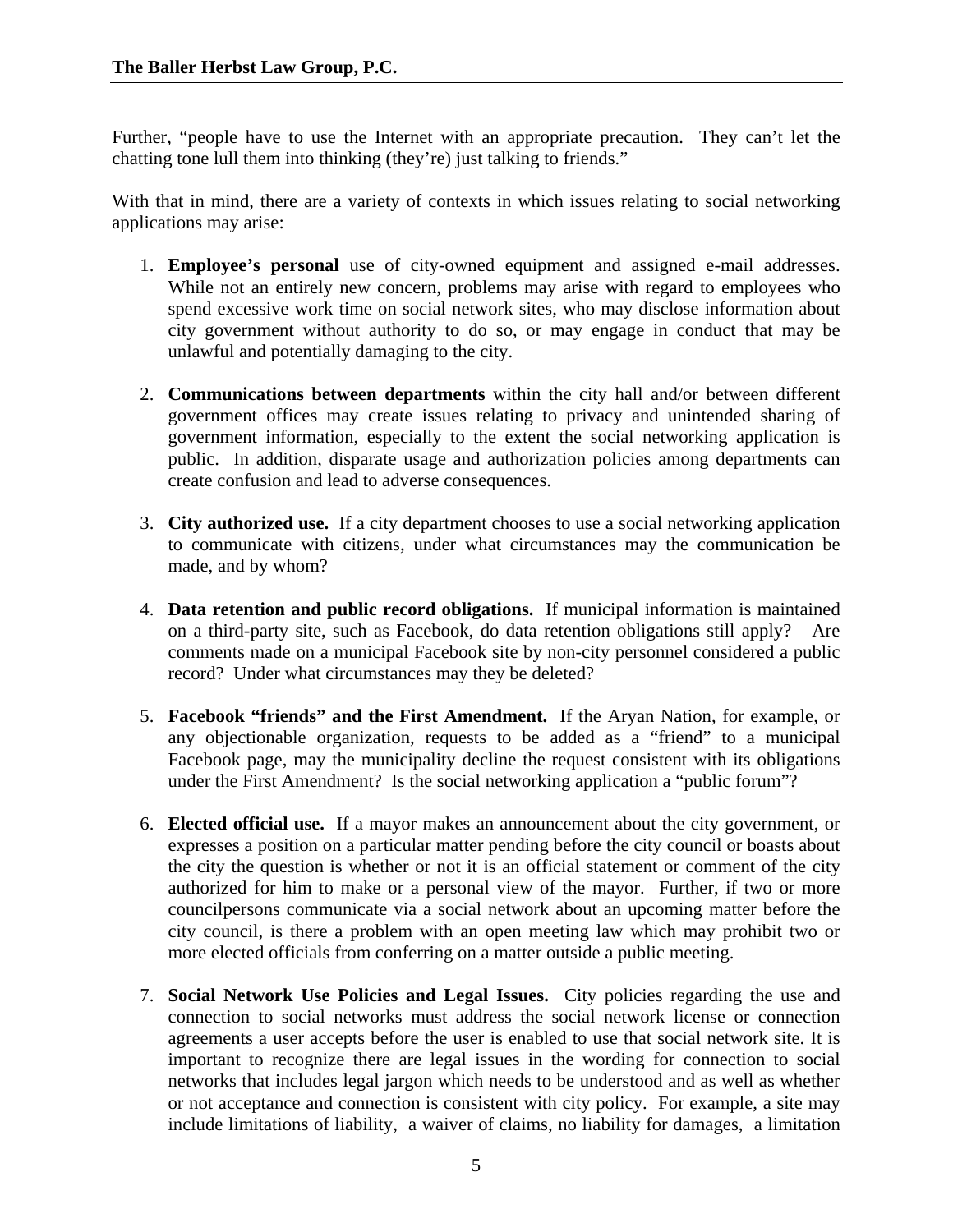of damages or indemnification all of which may or may not be permissible under local law unless otherwise acceptable in a use policy approved by the city. Additionally, by acceptance there may be a royalty free license granted to the social network that extends to the employee or city content that gives permission for its use in any way until the license ends when the content or account is deleted by the employee or city, except to the extent that the content has been shared with others.

 8. **Employee Liability.** Local laws concerning municipal liability and employee liability should be made clear in any policy that may be developed by the city. For example, the city may have liability subject to liability or immunity provisions under applicable state or federal laws. Further, an employee may have personal liability for any wrongful conduct, including fraud, or possibly even violation of the requirements of the policies and standards and requirements of the city.

### **POLICIES ADDRESSING THE USE OF SOCIAL NETWORKING TOOLS BY MUNICIPAL GOVERMENTS**

Given the tremendous potential value of social networking applications to local governments, the simplest approach to address the issues above – to ban all municipal use and access to them – is likely ill-advised. Instead, we suggest that local governments carefully draft and adopt targeted policies, rules, procedures and requirements addressing the rapidly developing use by municipalities and employees of the various social network technologies. We believe at least the following should be considered:

 1. **Employee personnel policies**. Personnel policies may need to be updated to provide clear guidelines to all employees about the use of city-owned equipment and the use of city e-mail addresses to access and use social networking applications. All employees should be advised that the use of city-owned equipment and e-mails is subject to the policies and that personal use, including personal use of social network sites, is or may be prohibited. Such policies should specifically describe what amounts to prohibited personal use, and raise awareness of issues surrounding the disseminating of any information concerning the municipal government and its activities that may be available to an employee because of their position within the city government. While the modern tools and use of social networks may enhance the capabilities of a municipal employee to gain access to a wide range of information important to the city government, it is important that employees understand that the exchange of information by an employee that may involve personal information of another, trade secret information that would otherwise be required to be kept confidential, or disclosure of information prematurely regarding a matter pending before the city's governing body, all of which may accidentally occur and must be guarded against. Policies, procedures, guidelines or instructions regarding this use will help the municipal employee have a better appreciation of the needs and requirements of the city and the importance of the employee's use of the city's equipment, e-mail address, and connections to various social network sites in the performance of his/her job.

 The opening page of an employee or other official's computer may contain a brief summary of city policy, rules, procedures and requirements and liability issues, including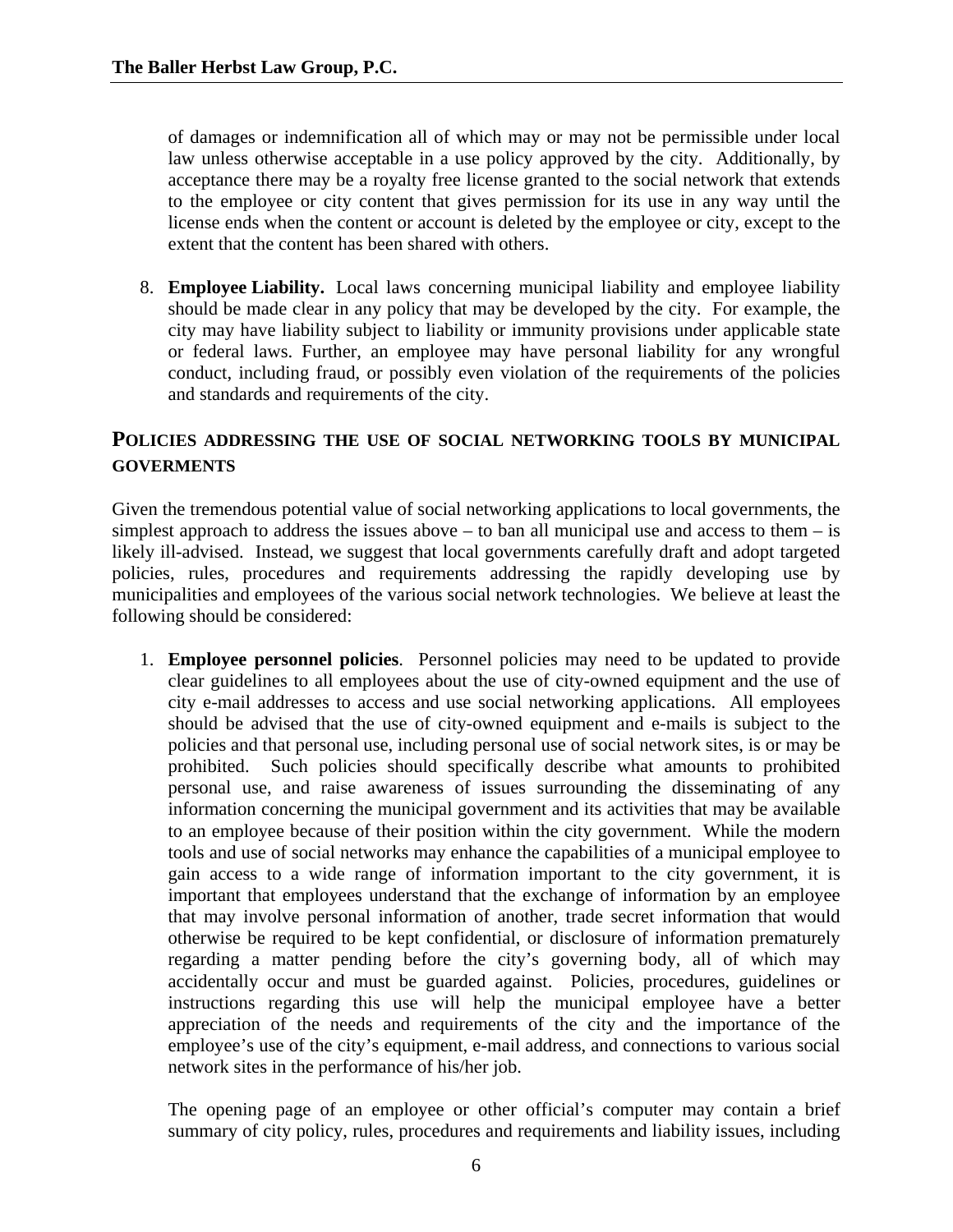an acknowledgment that the city is not liable for any unauthorized use or any matters involving defamation, slander, invasion of privacy, etc. The page may require a check-off before the computer would then be usable for normal purposes.

- 2. **Internal, interoffice policies**. A significant amount of communication throughout the municipal government offices or between other governmental authorities and employees of a municipal government naturally occurs. While such interaction should by no means be discouraged, it is possible that disparate policies concerning the use of social networking tools could create confusion. To the extent that usage policies cannot be implemented citywide and must be addressed at the departmental level, the city should insist that departments share such policies, ideally in a centralized fashion. For this reason (and others) we suggest that some municipalities may find it beneficial to appoint a single person (or small committee) responsible for oversight and administrations of such policies.
- 3. **Authorized use policies**. Cities, municipal departments, and citizens may benefit tremendously from the intelligent use of social networking tools. However, municipal controls must be implemented to ensure that communications are appropriate and authorized. The policies, procedures, rules and requirements of the city need to provide clear guidelines for the dissemination of such information, who has authority to approve content, and any related precautions.
- 4. **Policies applicable to elected officials**. Persons who serve in any capacity on a local government council or board or commission have available to them information that should not be disclosed outside of a public meeting. In particular, the casual dissemination of information through a social networking application about a particular matter may ultimately be very harmful to those whose interests are affected by municipal deliberations. In addition, elected officials must be informed that personal use of such services to advertise or promote the person as a political candidate should not be through the city e-mail address, website, or a social network identified as a city communication.

#### **ADDITIONAL RECOMMENDATIONS.**

In addition to the above, the following are additional suggestions:

1. The city may wish to conduct an instructional workshop for all affected employees and officials of the city to attend. This may include information and instructions about the differing social network sites and how they may be used to benefit the city and its citizens, municipal guidelines and policies for appropriate use, practical and liability problems associated with the use of social network sites, and other matters.

 The municipality might appoint a committee, including a member of the law department, to identify and coordinate the city's plans and requirements.

 2. Depending upon the size of the city, a webmaster, IT persons, or other designated city person should have the responsibility for oversight, review of city procedures, and